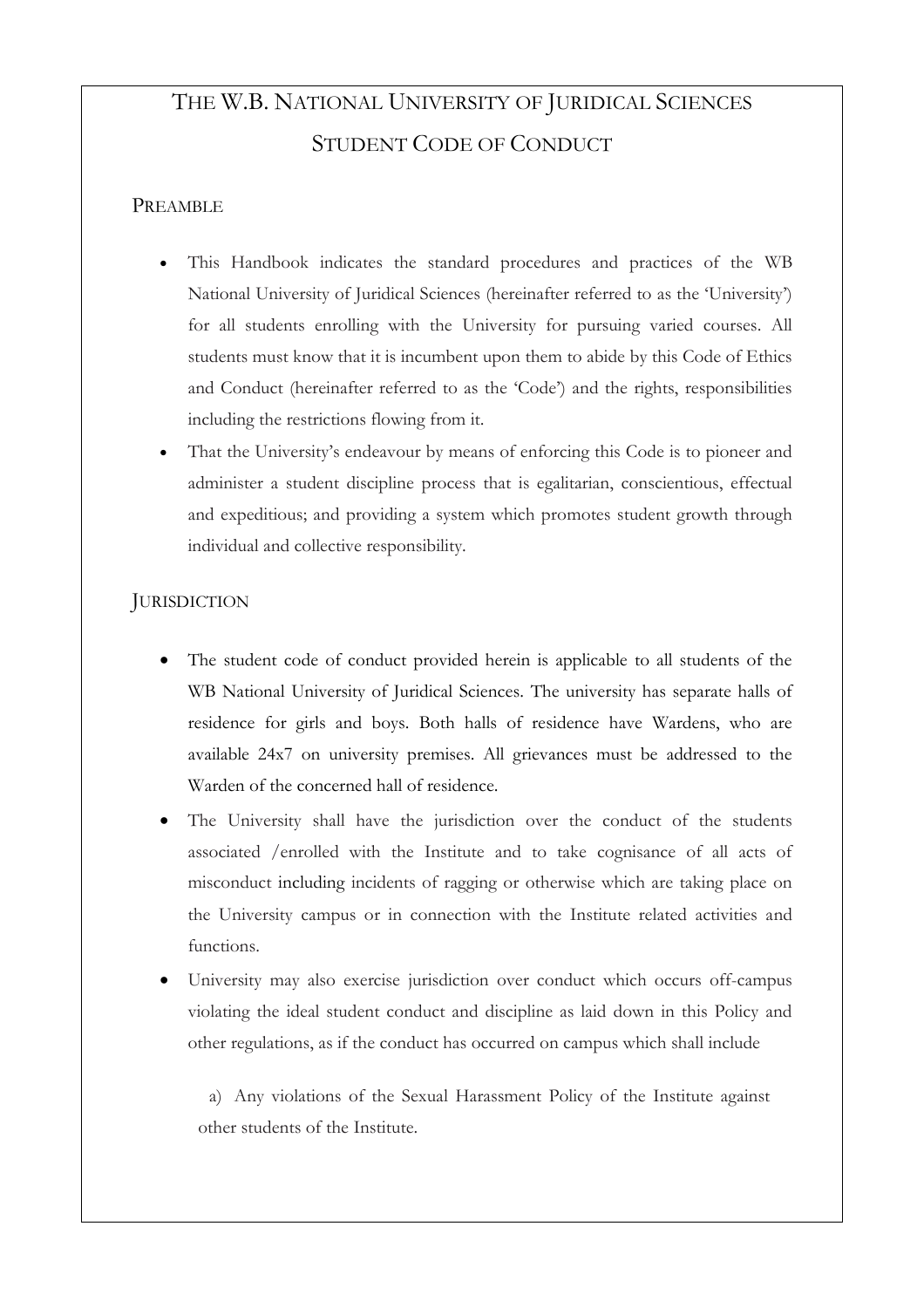b) Physical assault, threats of violence, or conduct that threatens the health or safety of any person including other students of the Institute;

c) Possession or use of weapons, explosives, or destructive devices offcampus

d) Manufacture, sale, or distribution of prohibited drugs, alcohol etc.

e) Conduct which has a negative impact or constitutes a nuisance to members of the surrounding off-campus community.

The University, while determining whether or not to exercise such off-campus jurisdiction in situations enumerated hereinabove, the University shall consider the seriousness of the alleged offense, the risk of harm involved, whether the victim(s) are members of the campus community and/or whether the off campus conduct is part of a series of actions, which occurred both on, and off-campus.

### ETHICS AND CODE OF CONDUCT

- The hostel rooms are subject to inspection at any time of the day or night. The Wardens/Officers of the University shall ensure that hostel rooms, Common Rooms, Verandahs and surroundings are kept neat and tidy and no unauthorized items like liquor, narcotic drugs and psycho tropic substances, lethal weapons etc., are kept in the rooms in the hostel. It shall be the duty of students to help and assist the University Staff, Wardens and Assistant Wardens in discharging their responsibility in an appropriate manner.
- Undergraduate students require an Out Pass for an outing on weekends and on other days if there are no classes. These out passes will be issued by the Warden with information to Security officer. Graduate students do not require an Out Pass but must inform the Warden or an Assistant Warden in advance in writing of an outing for security purposes. All students must carry their student I.D. Cards for the purpose of entry and exit from the Campus as security staff are required to check this to allow an entry or exit of a student.
- Students who have left the Campus to visit their family or friends or for other purposes must return to the Campus before 11:00 pm. All students (Graduate & Undergraduate) must return to their respective hostels by 2 AM on all days of the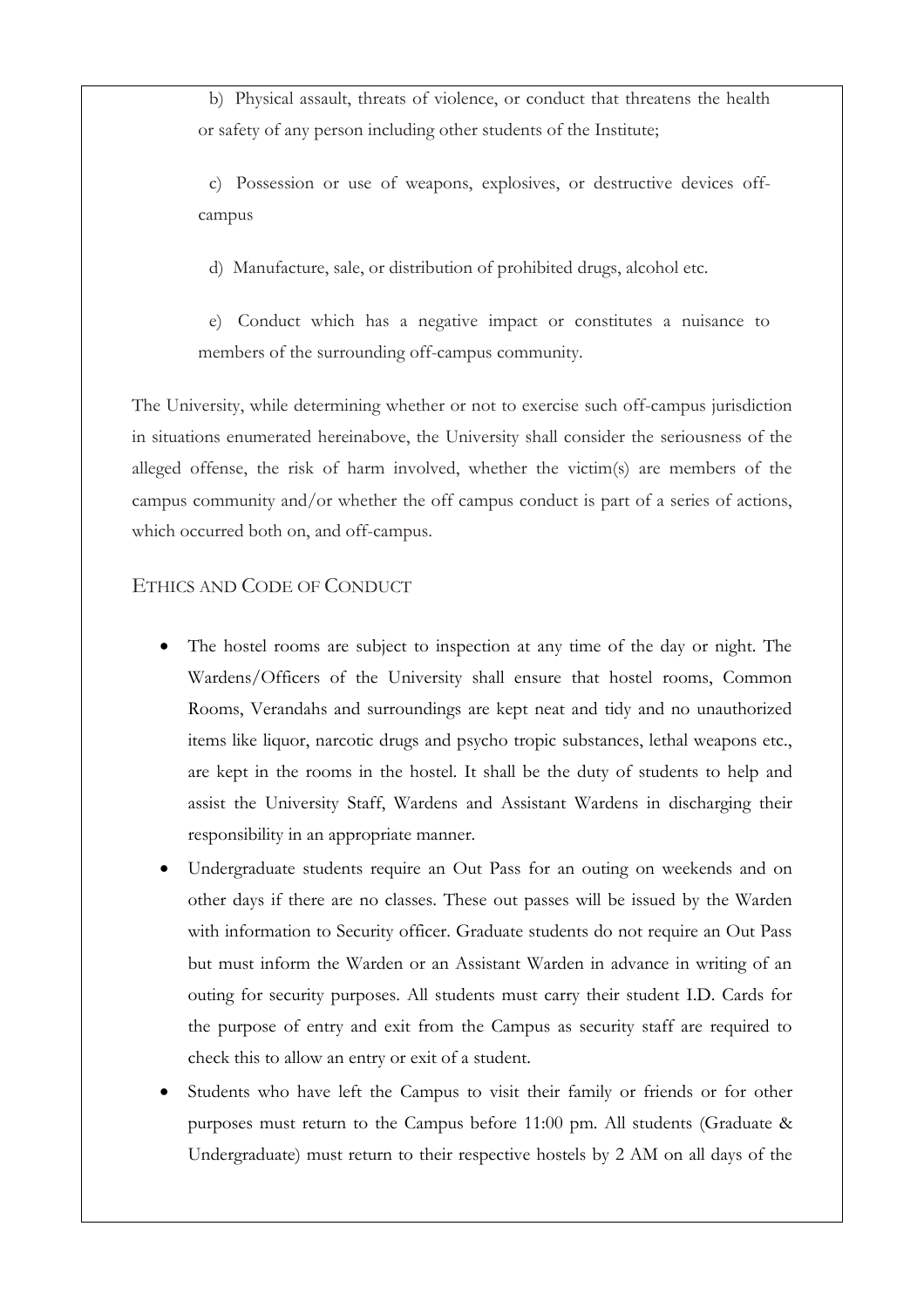week. Students must make sure that they do not bring back with them any item which is prohibited on the campus.

- Students should not keep or store unauthorized substances, property, pets, or weapons or allow guests to stay in their rooms. Students should not smoke and should not indulge in the use of psychotropic drugs or alcohol in the Campus. Possession of these items will be regarded as breach of these regulations.
- Students should consider and suggest ways to the Warden to enhance and enrich campus life. Students should keep their rooms neat and tidy and ensure proper hygiene. Students should ensure proper hygiene in using the recreation room and the toilets.
- Students must take care to use electricity, water and other facilities in an environment-friendly manner and avoid any wastage.
- Students are not allowed to enter areas designated exclusively for the opposite sex.
- Students should be appropriately dressed at all times.
- Students must keep their valuables in lock and key in their own rooms. The University is not responsible for the safety or loss of any personal property of the students.
- Students must ensure that University property such as furniture, fittings or equipment etc. are used with due care and caution. Any negligent use resulting in damage to any property will attract financial and other penalties. The total replacement cost, shall be borne individually and/or collectively by the students concerned. In addition, such acts shall also invite serious disciplinary action and punishment including expulsion of the vandal/s from the University.
- Students should maintain a high standard of decorum and propriety in the Campus. They should not indulge in displaying pornographic materials, or in gambling, ragging or sexual harassment. In addition, they shall not practice discrimination based on race, religion and place of origin etc. In particular, foreign students must be shown due courtesy and treated in a dignified manner.
- Students should not use in their rooms any high voltage electrical equipment, such as heating coils, press iron etc. If a student requires possession and usage of such equipments for medical purposes, prior permission must be taken from the concerned Hostel Warden, and a deposit fee of INR 5,000 per semester must be paid. If unauthorised usage of such equipment in any manner is found, the matter will be brought before the DC and the items will be seized.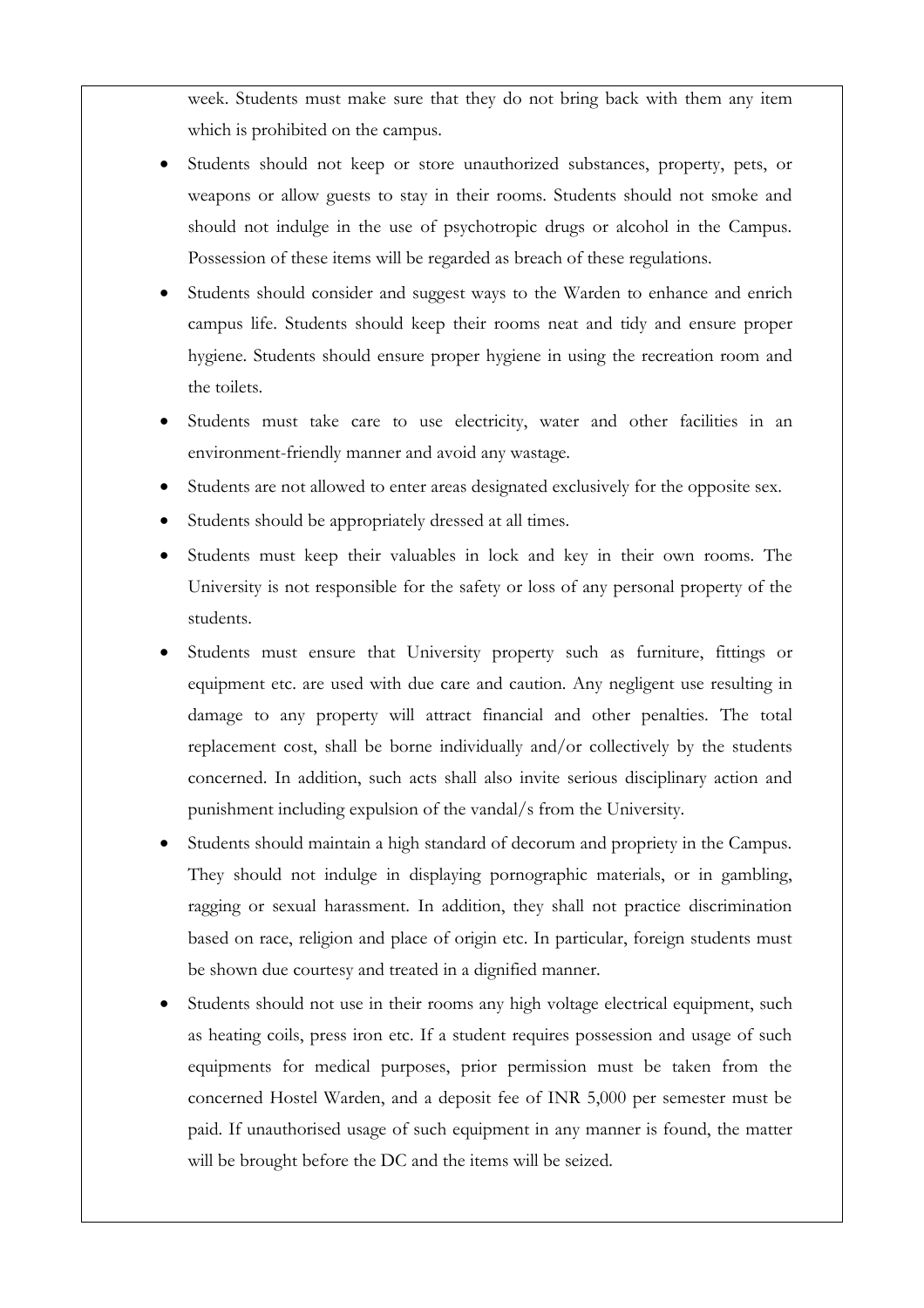- Students should not use any audio-visual equipment in a manner that may cause disturbance to others. They must use such equipment only with headphones.
- Students must report to the Warden any illegal activity or unacceptable behavior that they might have witnessed on the Campus.
- Students must deal with their room-mates, classmates, and the employees of the University and other service providers with courtesy and respect.

### BREACH OF THE CODE OF CONDUCT

- If there is a case against a student for a possible breach of code of conduct, then a committee will be formed to recommend a suitable disciplinary action who shall inquire into the alleged violation and accordingly suggest the action to be taken against the said student. The committee may meet with the student to ascertain the misconduct and suggest one or more of the following disciplinary actions based on the nature of misconduct.
	- o WARNING- Indicating that the action of the said delinquent student was in violation of the Code and any further acts of misconduct shall result in severe disciplinary action.
	- o RESTRICTIONS -Reprimanding and Restricting access to various facilities on the campus for a specified period of time.
	- o EXPULSION Expulsion of a student from the University permanently. Indicating prohibition from entering the University premises or participating in any student related activities or campus residences etc.
	- o MONETARY PENALTY- May also include suspension or forfeiture of scholarship/fellowship for a specific time period.
	- o SUSPENSION- A student may be suspended for a specified period of time which will entail prohibition on participating in student related activities, classes, programs etc. Additionally, the student will be forbidden to use various University facilities unless permission is obtained from the Competent Authority. Suspension, may also follow by possible dismissal, along with the following additional penalties.
	- o Withholding the grade card or certificate for the courses studied or work carried out.
- APPEAL- If the delinquent student is aggrieved by the imposition of any of the aforementioned penalties, he/she may appeal to the Vice Chancellor. The Vice Chancellor may decide on one of the following: